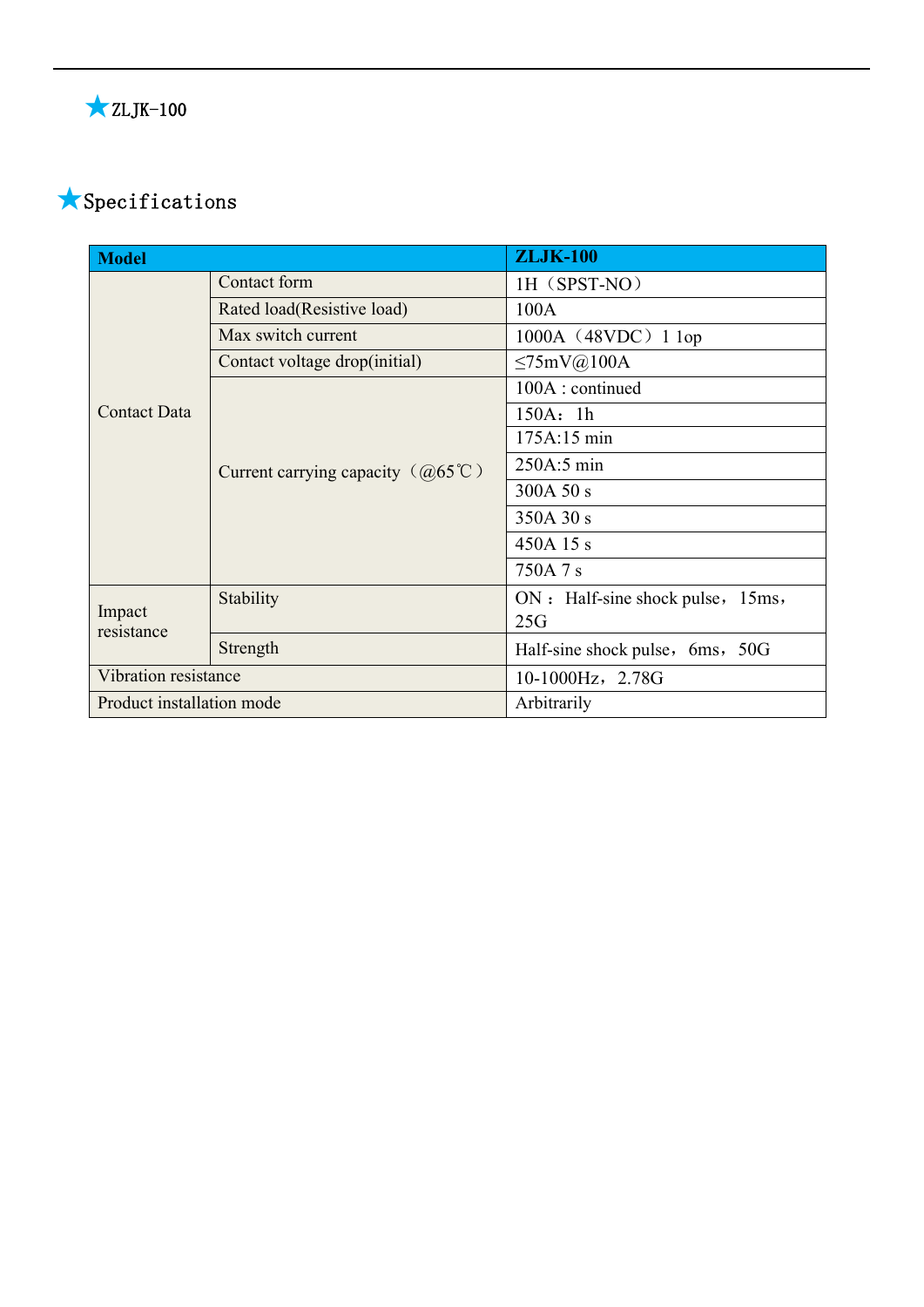### ★Coil Data(**20**℃)

| <b>Coil Rated</b><br><b>Voltage</b> | Pick-up volt. | <b>Release</b><br>volt. | <b>Max Working</b><br><b>Voltage</b> | <b>Coil Resistance</b>     | <b>Rated coil power</b> |
|-------------------------------------|---------------|-------------------------|--------------------------------------|----------------------------|-------------------------|
| 12VDC (Special)                     | $\leq$ 9VDC   | $\geq$ 1VDC             | 16VDC                                | 50 ( $\pm 10\%$ ) $\Omega$ | 2.9                     |
| 24VDC (Special)                     | $\leq 18$ VDC | $\geq$ 2VDC             | 32VDC                                | 190 $(\pm 10\%)$ $\Omega$  |                         |
| 12VDC (Special)                     | $\leq$ 18VDC  | $\geq$ 2VDC             | 32VDC                                | $22 (+10\%)$ $\Omega$      | 6.5                     |

### ★Ordering Information



# ★Shape installation

## and circuit diagram **ZLJK-100/**□**<sup>B</sup>** Shape installation diagram



#### **Coil and** Aux. contact diagram



| <b>Dimensional tolerance</b> |                    |  |  |  |
|------------------------------|--------------------|--|--|--|
| <b>Tolerance</b>             | <b>Dimensional</b> |  |  |  |
| grade not noted              | tolerance          |  |  |  |
| $<$ 10                       | $\pm 0.3$          |  |  |  |
| $10 \sim 50$                 | $\pm 0.6$          |  |  |  |
|                              | $+1$               |  |  |  |

#### 注: カランド アイスト こうしょう こうしょう こうしょう

1. The (Z) size is the important size. 2. M6 bolts are recommended for main contact terminals, Locking torque:  $8~$ 10Nm;

3.Product have not connector without special requirements, the model of connector port is TEc-1379658-1。